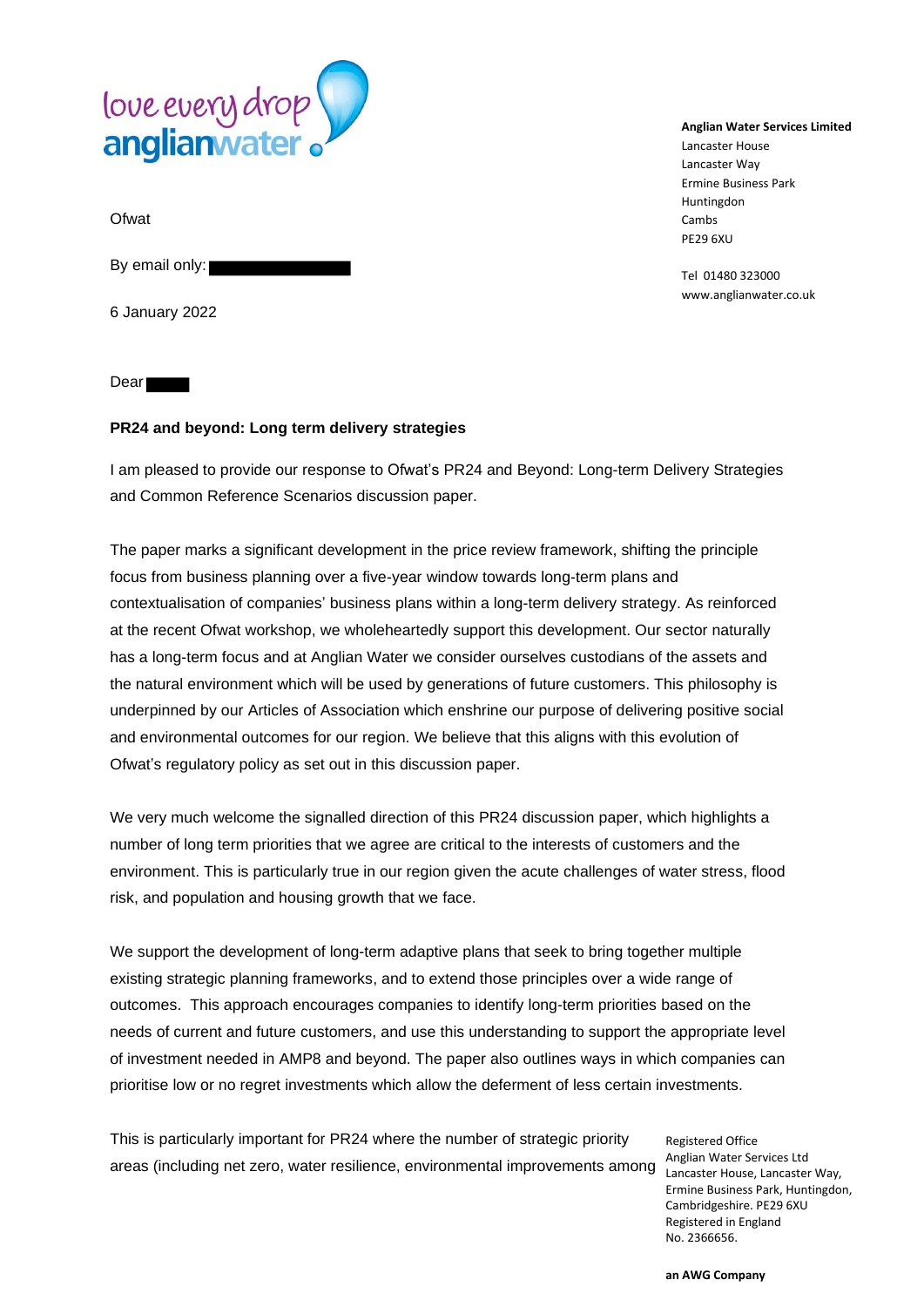other priorities) presents a risk of a large accumulation of potential investments. These must be appropriately prioritised, whilst managing both shorter and longer term bill pressures in a way which ensures intergenerational equity and timely service improvements for customers and the environment, whilst maintaining a financially resilient sector attractive to long term inward investment at the scale required to meet future challenges. The need for long term investment to meet these challenges is likely to create upward pressure on bills, so it will also be imperative to ensure a range of tools are in place, such as effective social tariffs to support those who are struggling to pay.

The discussion paper sets the scene for how PR24 and future price reviews will be framed, namely long-term, adaptive approaches to business plans in the context of long term delivery strategies. It is important that other aspects of the development of the regulatory framework such as approaches to the role of customer engagement, outcomes, cost assessment, risk and return, financial resilience and the overall assessment of quality of companies plans reflect this emphasis on the long term, and that the PR24 regulatory tool kit evolves accordingly and this is reflected in Ofwat's draft methodology.

Clearly this will require continued, collaborative thinking across companies, Ofwat and other regulators, and we are keen to play our part in this both for PR24 and subsequent reviews.

## **1. Adaptive planning**

This paper positively builds on what was set out in Ofwat's initial 'PR24 and Beyond: Creating tomorrow, together' document on how to shift the focus of price reviews towards putting a greater emphasis on the long term. We support the paper's proposal to build the disciplines of adaptive planning – which have thus far been primarily used in WRMPs in the water sector – into the formal price review process. This will help to address some of the challenges which emerged for companies and Ofwat at PR19 around demonstrating the desirability of PR19 investments which would have greater benefits over the long-term compared to the benefits over a five-year period. For example, strategic growth investments where the efficient scope of investment will benefit both current and future customers.

Ofwat's Long-Term Delivery Strategy (LTDS) approach aligns with our thinking and builds on the approach we set out in our Strategic Direction Statement (SDS). The SDS, first introduced in 2007 and updated in 2017 after consultation with customers and stakeholders to provide the basis for our PR19 Business Planning process, sets out our vision for the future we and our customers want to achieve, looking ahead to 2045. It is in effect the "vision statement" for our region. It assesses the long-term challenges we face and sets the scene for delivering the long term social and environmental outcomes we have agreed with customers and stakeholders.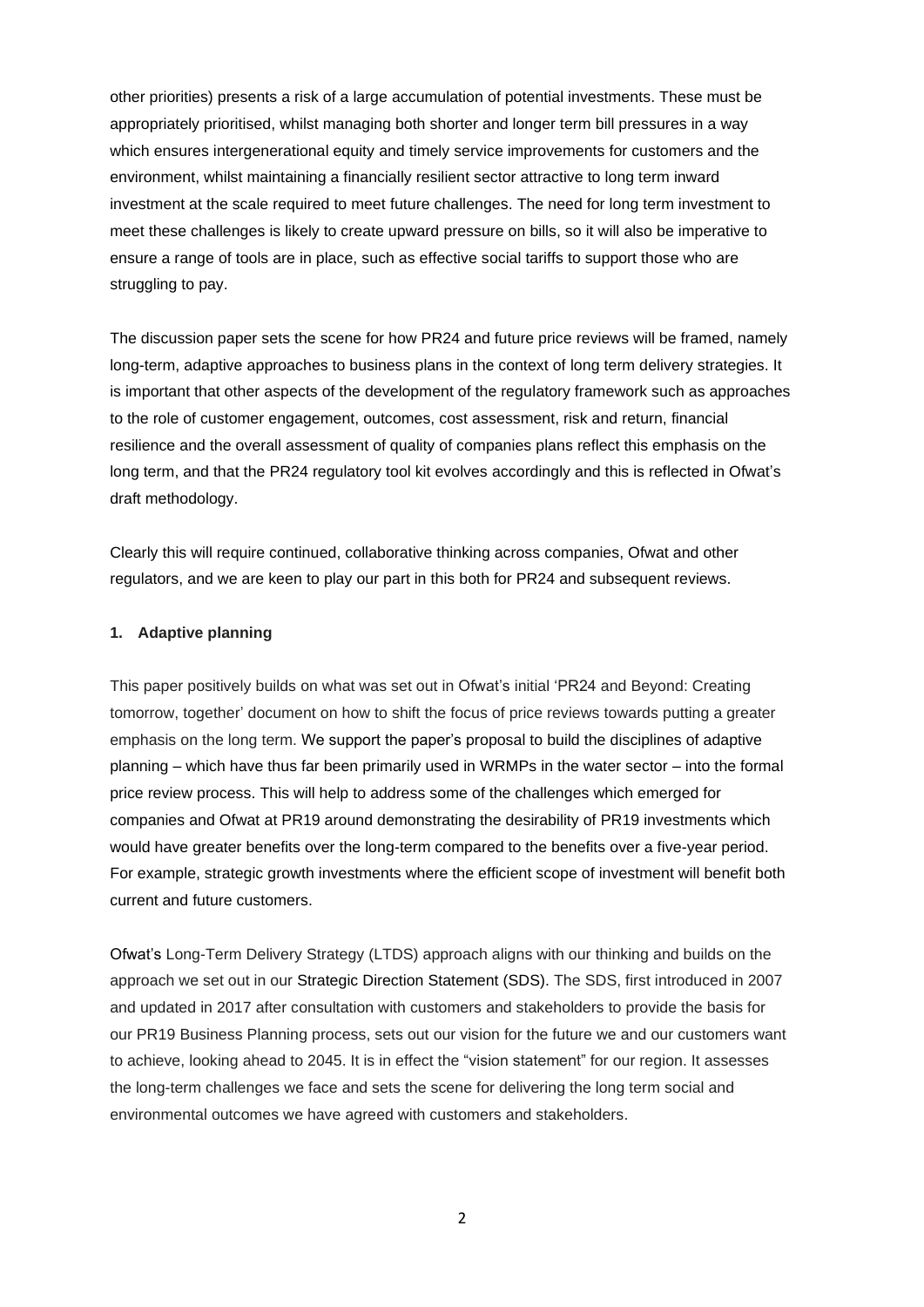Our current SDS was not developed on an adaptive planning basis, but already having this vision statement prepared is helpful for us as we develop our LTDS.

Trigger points, which determine whether and when to switch pathways, are a key component of adaptive planning. These trigger points could relate to the common reference scenarios, changes in customer and stakeholder views, developments in understanding of the challenge to which an investment relates, among a range of other factors. We think that these trigger points should be defined at a high enough level to be meaningful and manageable without becoming overly burdensome, whilst also reflecting company specific regional issues. We support the approach Ofwat has highlighted in the discussion paper relating to allowances to enable companies to respond to trigger points. We would like to work with Ofwat and other companies on the regulatory implementation of these trigger points to ensure that they are appropriately consistent and adaptive within the price review process.

These trigger points result in changes to the long-term investment needed in the sector and opens up a route through which such trigger points will be reflected both in longer-term planning and price reviews. There is evidence in the current price review period that there is a necessary role for adaptive planning and associated trigger points.

For example, we would characterise the Covid-19 pandemic as an example of a trigger point companies have experienced. This pandemic has led to a sustained increase in PCC and the associated load received at our Water Recycling Centres, resulting in a step change reduction in the available headroom at Water Recycling Centres, and a sustained increase in expenditure to treat this. Another example could be the recent significant change in abstraction policy by the Environment Agency which has changed the expectations from those set out in WRMPs. Conversely, an adaptive approach allows the need for investment to be reviewed and reappraised. For example, our recent review of the need for the Middlegate Water Treatment Plant has identified potential alternatives with lower whole life cost, and lower carbon solutions which can still meet the need. We are currently having discussions with Ofwat on this matter. These live examples show the very real nature of trigger points and the benefits that could be brought from bringing adaptive planning into the regulatory framework.

We also consider that the LTDS must bring together all parts of the regulatory approach. This means that the approach in relation to the LTDS should be mirrored in the policy positions taken in relation to areas such as risk and return, financial resilience, common PCs, and base costs including capital maintenance, all of which are the subject of other current discussion papers. The LTDS approach should also fundamentally underpin the draft methodology to be published in summer 2022. As the LTDS will form such a central part of the price review, we see it as the framework document from which all other strategic frameworks and the assessment of the PR24 price review should hang. With this in mind, we consider that discussions and consultations on every part of PR24 should connect back to how that part of the price review links to the LTDS.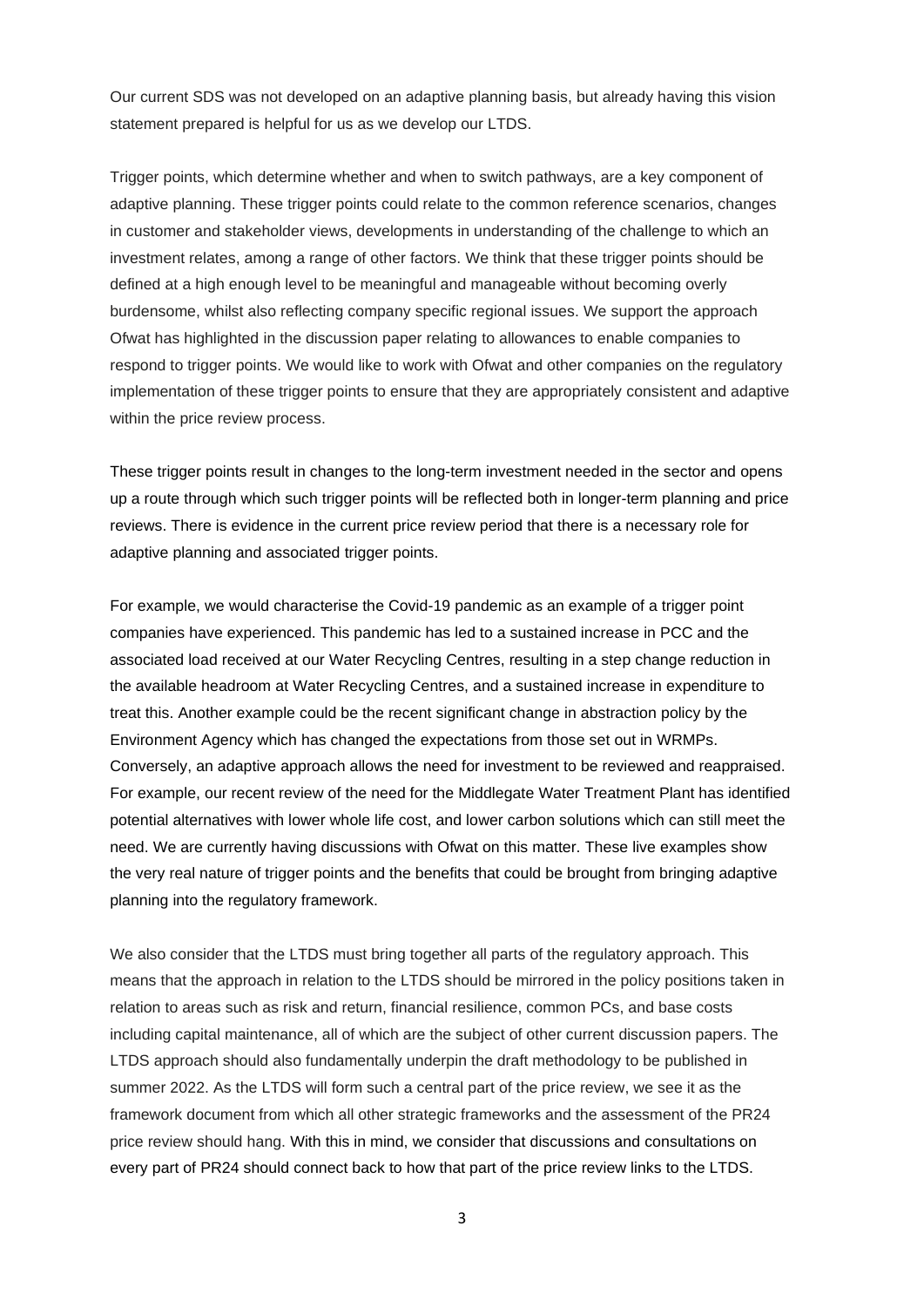This approach is new for price reviews and represents a significant step forward in the regulatory framework. As such, the shift to adaptive planning and development of LTDS must be done proportionately. We must together ensure that the process isn't overly complex or prescriptive as this could distract from the most value-adding aspects of long-term delivery plans, and could risk creating an overly burdensome addition to the price review process, particularly for smaller Water Only Companies.

We consider that Ofwat may find it valuable to use the knowledge and experience of the sector in working up where the "common" parts of adaptive planning can be established and where there are the bespoke elements which are best left to individual companies. The LTDS document marks a significant shift in the approach from previous business plans and we believe collaboration will be key to ensuring this shift works well.

We think it would be a worthwhile exercise early in 2022 for companies and Ofwat to establish how the consistent, proportional application of adaptive planning principles can be agreed and ultimately translated into information and data requirements for PR24 which add most value.

The LTDS must support integrated planning across multiple strategic frameworks and presents an opportunity to bring joined up thinking across the strategic frameworks into one place. We are exploring for example, where we could use place-based thinking to deliver a joined-up approach across WRMP, DWMP, WINEP and other frameworks together within a catchment. This brings with it greater opportunities to identify mutually supportive solutions, bringing together multiple stakeholders. The LTDS would be the most appropriate place to consider such integrated planning at a strategic level, incorporating the adaptive planning process set out in the discussion paper. This integrated planning approach is alluded to in the discussion paper, but we consider that this could be stated more explicitly.

## **2. Incorporating Long-Term Delivery Strategies into PR24 plans**

We consider that the LTDS approach must be capable of both looking back from the outcomes we want to achieve by 2050 and looking forward from 2025 in terms of deliverability and affordability of those outcomes. It is likely that these lenses might well not quite meet in the middle, at which point there will come a question of which one is given primacy, through consideration of least regret and best value solutions. Our understanding is that it will be for companies to present a clear and reasonable rationale for the low and high regret investments in its PR24 Business Plan, taking into consideration common and company-specific scenarios.

We should ensure that the pathways favoured by LTDS scenario testing are consistent with those reflected in other frameworks. In line with the point made earlier that an LTDS should be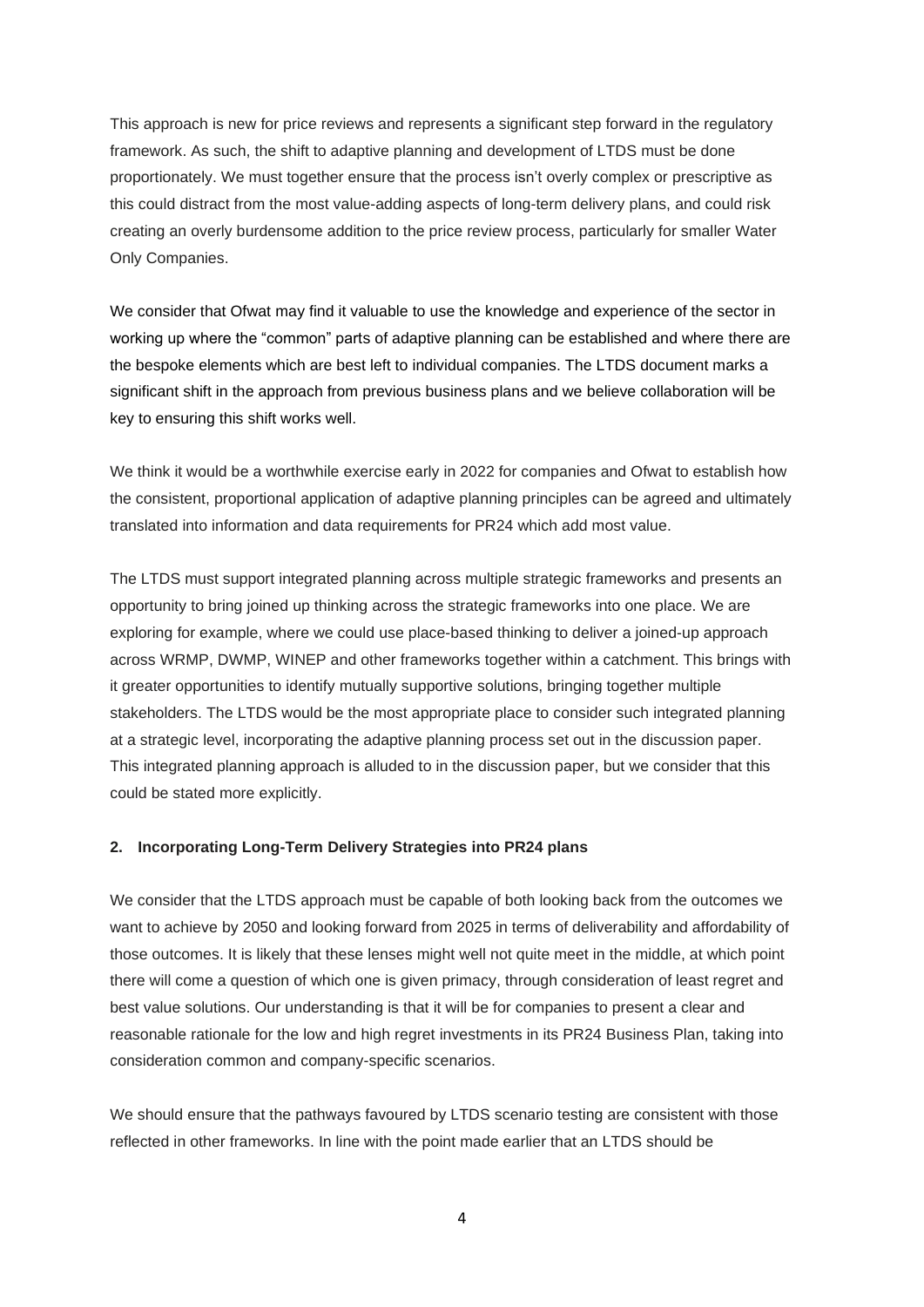considered to be an overarching framework, it is important that the assumptions driving WRMP, DWMP, WINEP and other strategic frameworks are all aligned with those driving the LTDS.

## **3. Common reference scenarios**

We understand Ofwat's intended purpose of the four common reference scenarios as set out in the discussion paper is to understand how companies' enhancement expenditure could vary in each of the "high" and "low" variations of the reference scenarios. Ofwat is also clear that there is an expectation for companies to carry out wider scenario testing of its proposals which may, for example, combine a number of the common reference scenarios.

Of the four scenarios proposed, the technology scenario is the most difficult to make assumptions about. The pathway that this scenario follows is highly dependent on innovation which is very challenging or even impossible to set upper and lower parameters on over a long-term time horizon. The technology scenario is also one which – whilst important to include – currently falls short on some of the test areas presented (notably exogeneity given the important role of companies in driving technological development and adopting technology in the water sector). There is an opportunity here for companies and Ofwat to collaborate through further dialogue to develop the common scenario and ensure it is workable.

We note that the scenario on environmental ambition currently has a relatively narrow focus on abstraction. We propose that the scope could be widened to recognise broader environmental interventions by government and society, reflecting for example the requirements of the Environment Act and future legislation, as well as future customer priorities in relation to the environment. Recognising that there are a range of potential ways that this could be measured, and the need to keep the common scenario true to the principle of simplicity, we would like to work with Ofwat and other stakeholders to consider what measures could be used for this scenario.

We encourage Ofwat to bring the sector back together in January/February to work through some of these areas in more detail rather than waiting until the publication of the draft methodology.

## **4. Customer engagement**

Whilst the challenges facing the sector might be similar across companies (i.e. climate change, growth, net zero transition), the scale of impact will vary in different parts of the country. We therefore expect customers will have different priorities on which long-term challenges should be prioritised and over which time horizon these should be addressed. There is therefore a clear need for company-specific customer engagement to feed into each company's LTDS. This is recognised in the discussion paper. Customer engagement will be key to developing an understanding of the outcomes that companies should be prioritising in the long-term.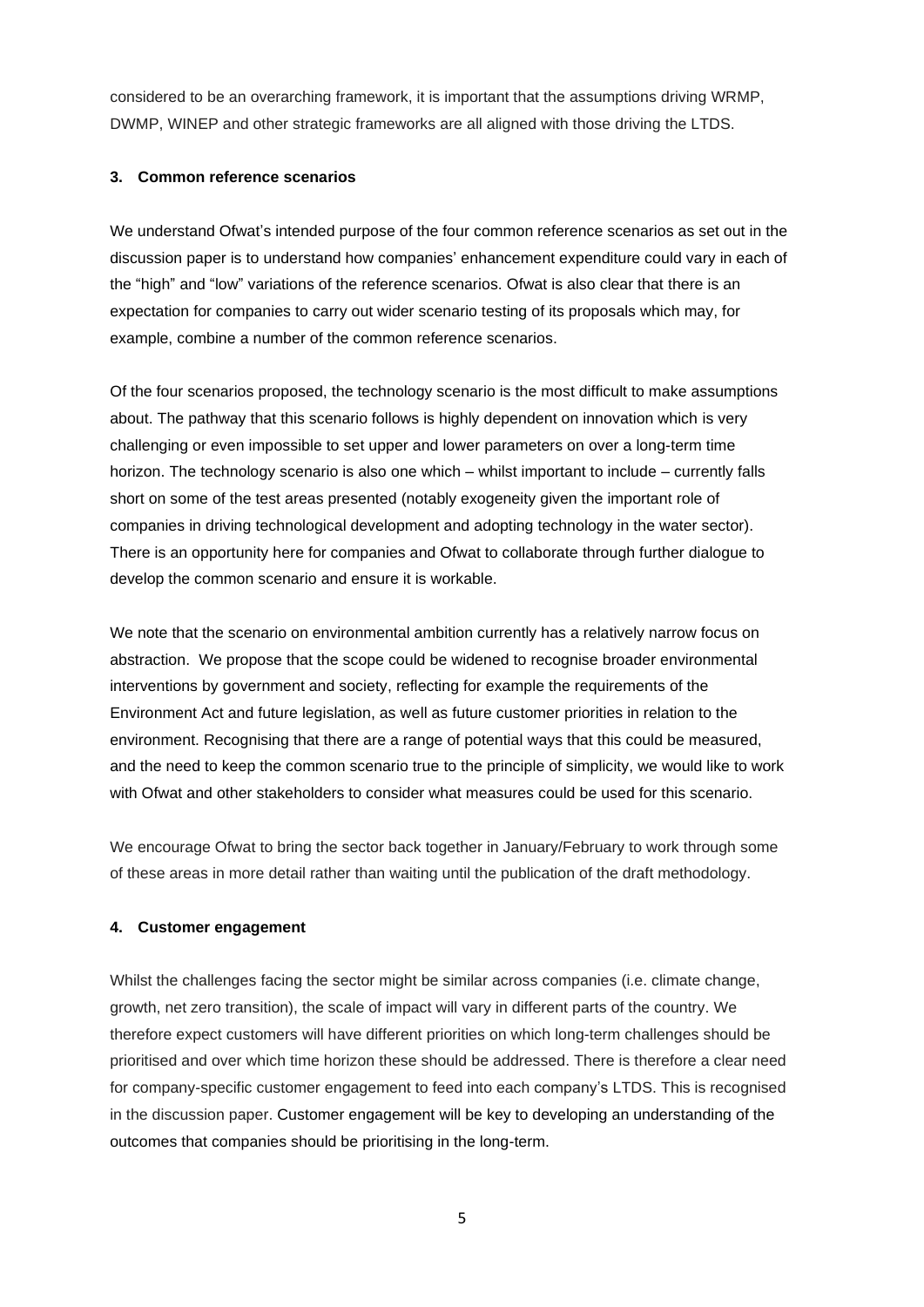There will inevitably be a link between the LTDS and the ongoing central customer research, though it is currently unclear from this discussion paper and the common performance commitments consultation how common performance commitments will align with long-term delivery strategies.

#### **5. Links to cost assessment**

The focus of the LTDS discussion paper is on enhancement expenditure and how this could vary. Whilst it is clear that future enhancement allowances will be the route for a substantial amount of the investment needed to deliver the long-term strategies, it is important to recognise that this enhancement expenditure will result both in one-off expenditure and on-going recurring expenditure in subsequent periods to maintain this improved level of service provided to the environment and a growing customer base. The increased ongoing base costs to maintain leakage at lower levels is one example of this. We will discuss the cost-service relationship further in our response to the 'Assessing Base Costs at PR24' consultation.

Given these multi-AMP interactions between enhancement and base, it is vital that the long-term delivery strategy approach reflects how future approaches to capital maintenance can inform future maintenance requirements and how these may need to evolve. The LTDS highlights the need for companies and Ofwat to consider where we need to get to in 2050 and understand what investment is needed to get there.

Ofwat's recent Asset Management Maturity Assessment (AMMA) presents a strong basis for considering companies' long-term approaches to capital maintenance. It is clear that there are differences between companies in relation to asset management maturity. Now that Ofwat has the information from this assessment, it should be used to determine the weight Ofwat places on companies' forward-looking view on capital maintenance needs.

We also consider that further discussion is needed on how the assessment of enhancement expenditure to meet these long-term challenges can evolve. The focus of the LTDS discussion paper on enhancement and the interweaving of enhancement investments into new adaptive planning approaches highlights the need to make changes to the assessment of enhancement investments at PR24. We would welcome further discussion with Ofwat on this early in 2022.

#### **6. Long-term outcomes**

Given the long-term nature of the strategies that are being discussed, it will be important to recognise that new and emerging risks and opportunities will present themselves over the time horizon to 2050. The impact of uncertainty on strategies to deliver outcomes will be partly addressed through scenario testing, however companies should also build into their plans the likely changes to the outcomes to be delivered by 2050.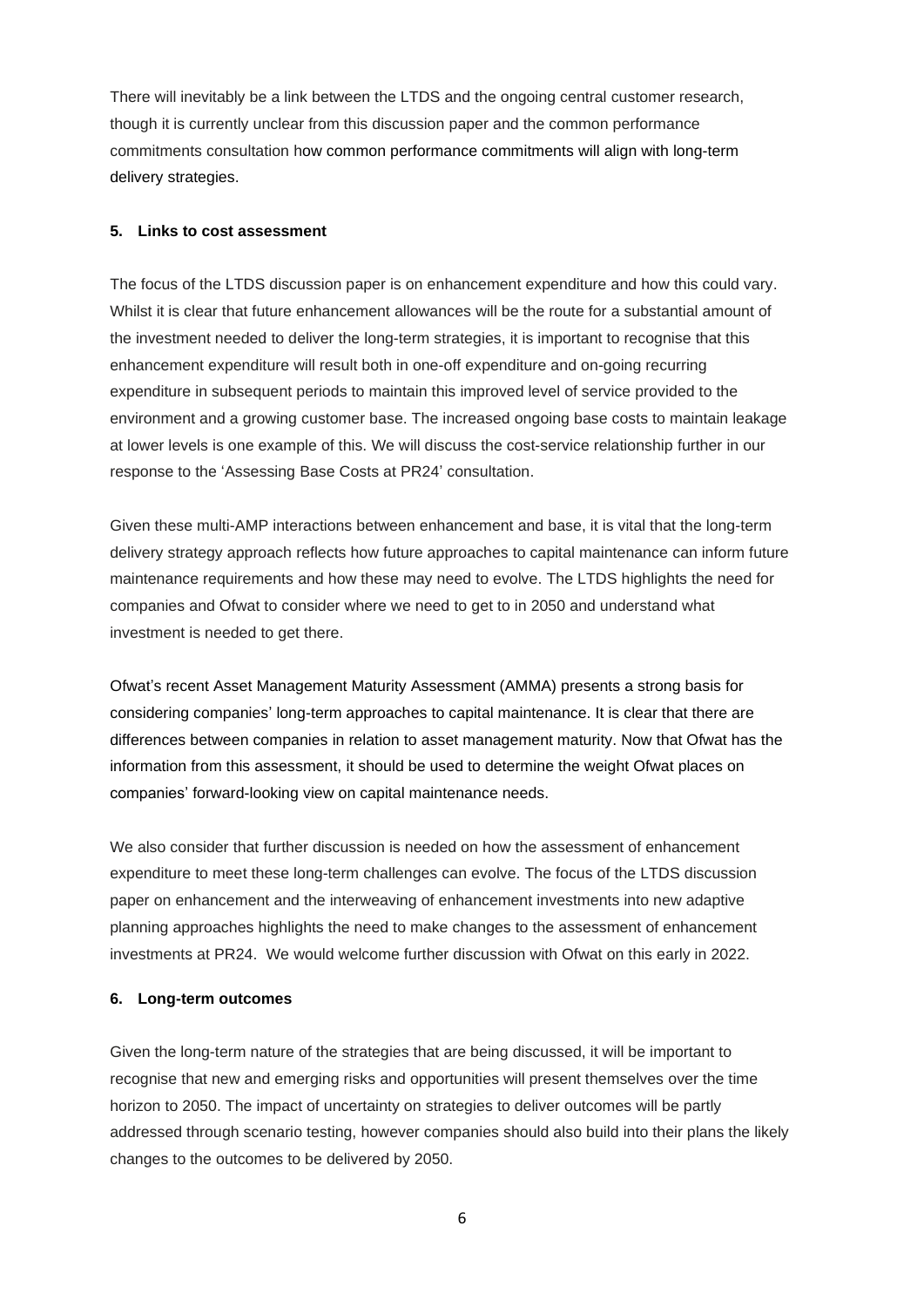There are likely to be some instances where continuously improving performance is inappropriate or infeasible (e.g. where customers feel the level of performance is sufficient given the cost of achieving that performance or where additional investment delivers minimal additional environmental value). We would welcome opportunities for further discussion with Ofwat on how to build this flexibility into long-term plans and the regulatory framework.

Over this time horizon it is very likely that there will be new priorities which are currently low or not a priority to customers, stakeholders and the environment, or where there is currently an unidentified need that materialises in future years. An example of this is the recent very rapid increase in priority of addressing storm overflows. The regulatory framework needs to be able to accommodate effective delivery of these unknowns, both in terms of outcomes and strategies. Conversely, the long-term framework should be able to adapt to any deprioritisation of outcomes over the course of the next 25 years.

The outcomes that companies should aim for are influenced by a range of factors including changes in customer priorities, public views and government policy as well as emerging issues (e.g. any new threats to drinking water quality). These are all significant sources of uncertainty that may affect what is seen as minimum or no-regrets investments in different circumstances. Whilst we can't predict how these will change, companies and Ofwat should test these pathways against feasible variations in long-term outcomes to ensure their impacts are not being ignored, whilst not seeking to second-guess changes in government policy or other external factors.

### **7. Potential implications for financeability**

The use of adaptive planning measures will require flexibility around enhancement expenditure. In particular, any of the four drivers of uncertainty identified in the common reference scenarios, even in isolation, could require a substantial increase in enhancement expenditure (for instance, to increase operational resilience in light of climate change) in certain future states of the world. To the extent that one or more of these drivers materialises, this effect could be compounded, potentially resulting in significant demand for investment in future AMPs and associated bill changes leading to potential challenges for intergenerational inequity.

This reinforces the importance of designing a PR24 settlement which represents an attractive proposition for equity investors as well as taking into account affordability under different scenarios.

Companies must be able to finance their investment programmes under any of the future common reference scenarios (or combinations of these scenarios). When setting allowed returns and the overall regulatory package, companies must be financeable even under the higher totex scenarios.

Combinations across the four common reference scenarios will need to be carefully considered as (for example) high expenditure to support climate change policy might be a pre-requisite – but is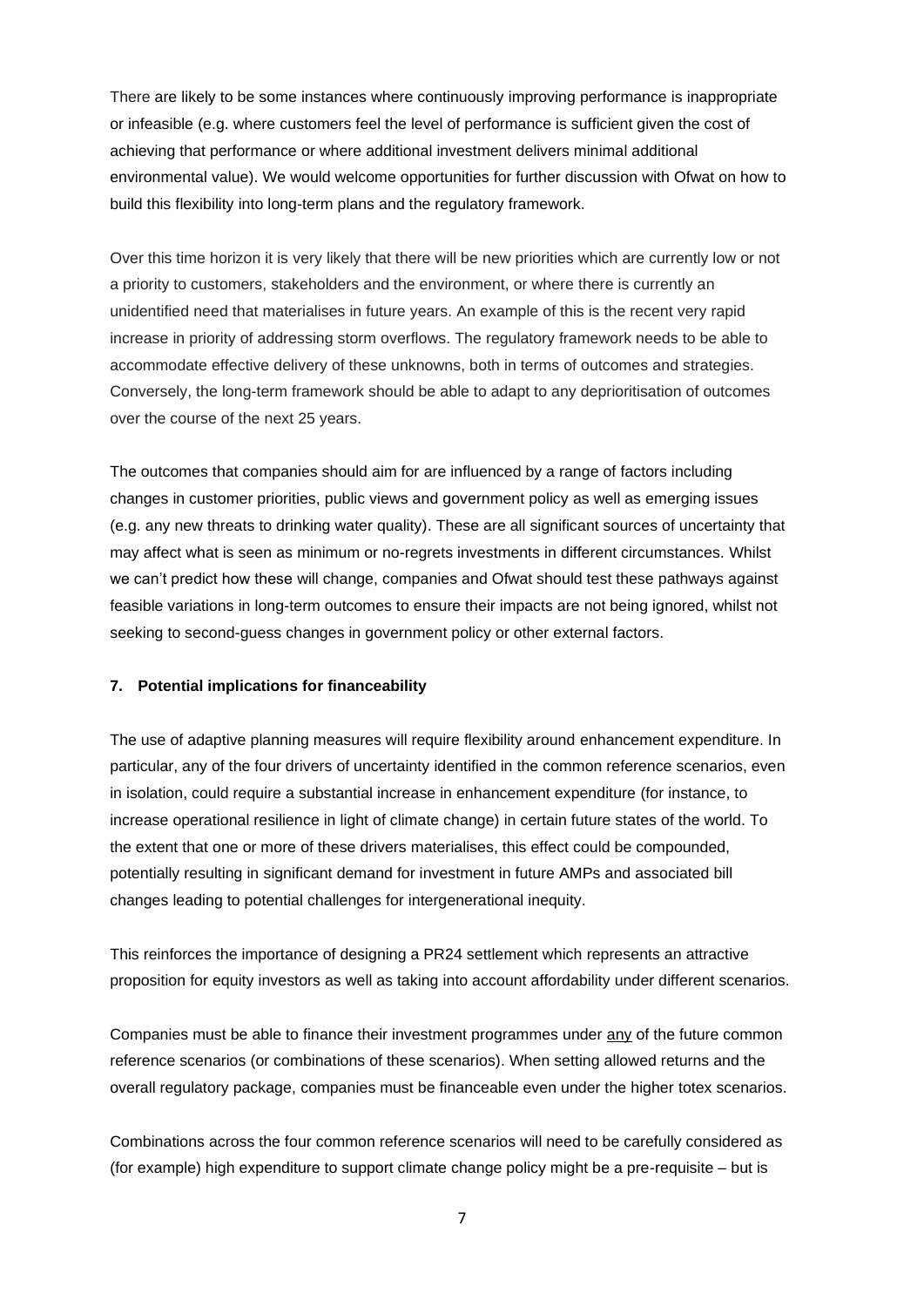not necessarily correlated to the other common reference scenarios, which could independently imply high investment requirements.

## **8. Potential implications for the balance of risk and return**

Reviewing the LTDS consultation together with the risk and return discussion paper there is not yet a clear link between analysis of long-term risk and common reference scenarios on a forwardlooking basis and the wider balancing of risk and return. We think it is essential to develop this link and would welcome the opportunity to discuss this further with Ofwat and seek to develop a methodology which incorporates this link and balancing.

Our PR24 business plan will be calibrated to reflect assumed sequencing of enhancements over time, a certain assumed profile of totex over the long term and an analysis of risks to current and future customers as well as to Anglian of different options and scenarios.

It is not currently clear from the discussion paper how regulatory interventions will interplay with the long-term calibration exercise carried out by companies – or the Board assurance which Ofwat has outlined in the consultation – nor how Ofwat might trade off risks versus other factors such as bill impacts, efficiency, customer feedback, wider policy objectives in its evaluation of plans.

## **9. Potential implications of the totex delivery challenge**

The approach set out in the discussion paper presents, rightly, large uncertainty around future states with companies being expected to develop business plans which can easily be adapted to the requirements of different future states. Risk for companies may be amplified by demands on a finite pool of resources (e.g. due to constraints in the labour market) alongside the delivery of more projects through DPC.

Any increase to water companies' risk profiles under different states of the world and across different scenarios might not be accurately captured by market evidence, which is typically used to set allowed returns. As a result it will also be important to carefully evaluate risks implied by each scenario, as different scenarios could introduce very different level of risks. It will be important to ensure that returns are commensurate with forward looking risk exposure across scenarios to ensure that (1) the industry can attract the equity investment required irrespective of the future state of the world and the scale and nature of the investment requirement; and (2) the calibration of the price control supports financial resilience.

The financeability and risk challenge posed by the uncertainty around future states should be viewed in the context of calibrating the regulatory package and as a cross check to allowed returns. In particular, Ofwat will need to ensure that the regulatory envelope can flex to allow companies to